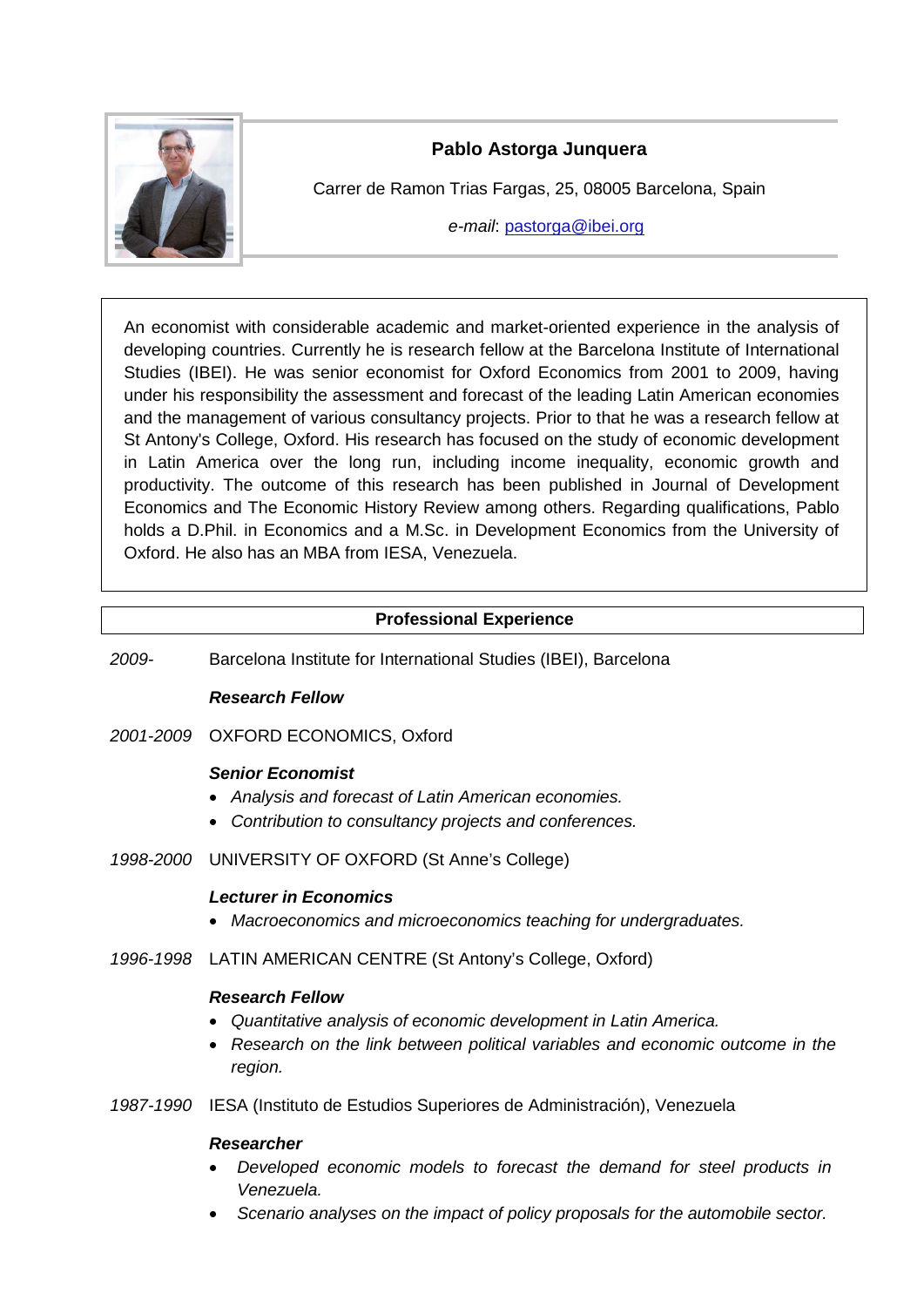#### **Education**

#### *1990-1996* UNIVERSITY OF OXFORD

- *D. Phil. Economics*, St Catherine's College
- Dissertation: *Macroeconomic Policy in a Two-Party System: The Case of Venezuela.*
- *M.Sc. Development Economics*, St Catherine's College
- Dissertation: *The Dutch-disease Model and the Venezuelan Experience during the Oil Booms of the 1970s.*
- *1985 - 1987* IESA (Instituto de Estudios Superiores de Administración), *Venezuela*

*MBA*

*1978 - 1984* UNIVERSIDAD DE LOS ANDES*, Venezuela*

*B.Sc. Systems Engineering* (major Operational Research)

## **Research & Publications**

- 2017. Latin American earnings inequality in the long run. Cliometrica, 11(3), forthcoming (together with Leticia Arroyo Abad).
- 2016. Functional inequality in Latin America: news from the twentieth century. In Bértola L, Williamson JG (eds.) Has Latin American Inequality Changed Direction? Looking over the Long Run, Springer Publishing, forthcoming.
- 2016. The haves and the have-nots in Latin America in the 20th century. Revista de Economía Mundial, 43, 47-67.
- 2012. Mean reversion in long-horizon real exchange rates: evidence from Latin America. Journal of International Money and Finance, 31 (6), 1529-1550.
- 2012. Alternation and cooperation in a two-party system. Implications for resource-based developing economies. IBEI working papers, 2012-35.
- 2011. Productivity growth in Latin America during the twentieth century. Review of Income and Wealth, 57 (2), 203-223 (together with Ame Bergés and Valpy FitzGerald).
- 2010. A century of economic growth in Latin America. Journal of Development Economics, 92, 232-243
- 2007. Real exchange rates in Latin America: what does the 20th century reveal? DHEI; *Working Papers in Economic History* 2007-03; Universidad Carlos III.
- 2005. The standard of living in Latin America during the twentieth century. The Economic History Review, 58 (4), 765-796 (together with Ame Bergés and Valpy FitzGerald).
- 2005. Endogenous growth, exogenous shocks in Latin America during the twentieth century. *Discussion Papers in Economic and Social History,* Universidad of Oxford, 57, March. (together with Ame Bergés and Valpy FitzGerald). There is a Spanish version published by Fundació CIDOB in 2005 (Doc. 6).